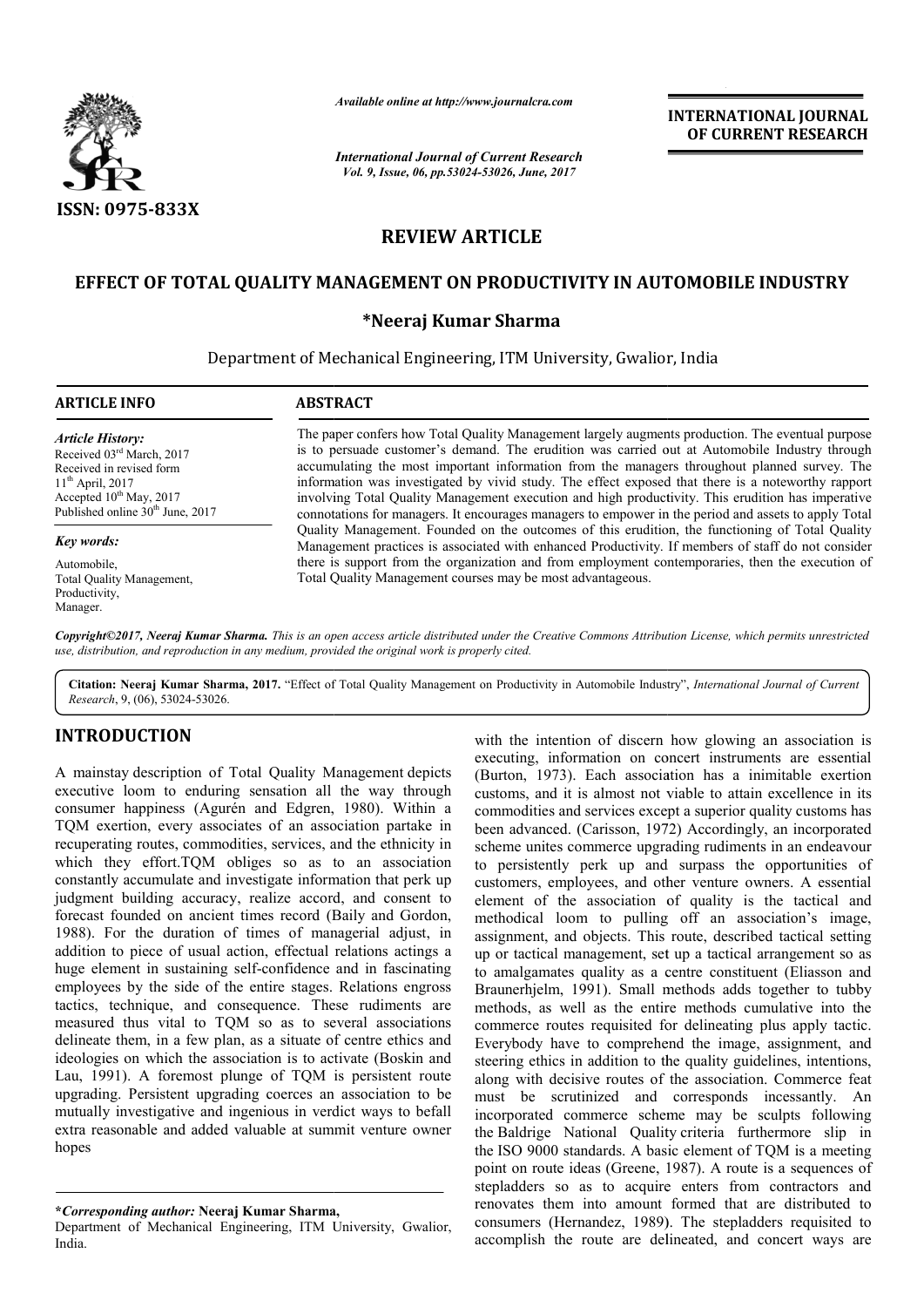constantly scrutinized with the intention of distinguish astonishing disparity. While an association may be made up of several unlike purposeful area of expertise time and again controlled into up and down planned sectors, it is the straight routes interrelating these purposes that are the spotlight of TQM (Hulten, 1991). All employees contribute in functioning in the direction of ordinary targets. Entire employee pledge can just be acquired following panic has been motivated as of the place of work, give power, and association has afforded the appropriate surroundings (Jessop and Morrison, 1988).

Elevated concert exertion scheme amalgamates uninterrupted upgrading efforts with usual commerce actions. Personality handled exertion players are one type of given power. Several of these conceptions are at hand in recent Quality Management Systems, the descendant to TQM (Mellander and Ysander, 1990). The consumer finally concludes the stage of quality. No topic what an association does to encourage quality upgrading, teaching employees, amalgamating quality into the intend route, upgrading computers or softwares or retailing latest gauging devices. The consumer resolves whether the efforts were meaningful (Orlicky, 1975). Total quality management can be shortened as a executive scheme for a consumer decisived association that absorbs every employees in persistent upgrading (Solow, 1991). It employs tactic, information, in addition to effectual relations to put together the quality control into the ethnicity and actions of the association (Stevenson, 1993). The techniques for executing this loom come up to from the teachings of such quality leaders as Philip B. Crosby, W. Edwards Deming, Armand V. Feigenbaum, Kaoru Ishikawa, and Joseph M. Juran *.* 

#### **Literature Review**

In 1920,a quantity of the initial beginning of quality management were placed as the ideology of scientific management flounced through U.S. industry. Commerce evidently detached the routes of setting up and functioning the plan, and unification conflict comes up as employees were dispossessed of a accent in the surroundings and utilities of their work. The Hawthorne experiments in the late 1920s demonstrated how employee productivity could be forced by involvement. In 1930,Walter Shewhart enlarged the techniques for arithmetical study and organize excellence.

In 1950, W. Edwards Deming educated the techniques for arithmetical study and organize excellence to Japanese engineers and executives. This can be considered the origin of TQM. Joseph M. Juran educated the ideas of domineering quality and managerial infiltrate. Armand V. Feigenbaum's book Total Quality Management*,* a forebear for the current indulgent of TQM, was made public. Philip B. Crosby's endorsement of zero deficiency cemented the manner for quality upgrading in several companies. In 1968, The Japanese forenamed their loom to total quality companywide quality control*.* It is just about this period that the name quality management systems come up. Kaoru Ishikawa's synthesis of the philosophy donated to Japan's dominance as a quality person in charge. Today, TQM is the name for the viewpoint of a byroad and complete approach to overseeing managerial quality. Quality standards for instance the ISO 9000 series and quality award for instance the Deming Prize and the Malcolm Baldrige National Quality Award stipulate ideologies and routes that include TQM.

### **Total quality management**

Quality Circle is a element of Total Quality Management. Possibly the on the whole usually confered and embark on intrusion of employee contribution is the Quality Circle. Quality Circle is a diminutive cluster of employees feeling right to the similar effort locale (Taymaz, 1989). This is as a result for the reason that the employees undertaking the similar type of work are fine recognizable to sweats visages by them (Taymaz, 1991). The mass of the Quality Circle should not be moreover huge so as to avert several members from taking part eloquently in its summits. The conception of Quality Circle initially commences in the United States and was sent abroad to Japan in the 1950s (Voss, 1987). It is revealed so as to it is the conception of Quality Circle that facilitated Japanese companies to compose elevated quality stuff by the side of low costs (Oakland, 1993). Quality Circle is a exertion set of employees who gather repeatedly to talk about their quality sweats, scrutinize reasons, commends elucidations and capture curative actions (Deming, 1986). Usually, six to eight members are measured the superlative volume of the Quality Circle (Berry, 1991). Quality Circle is shaped to accomplish to upgrading in modes of production, advancement of employees participating in Quality Circle, upholding confidence of employees, reverence compassion and generate a pleased exertion place meaningful to enhance productivity (Mann and Kehoe, 1995). Fig.1 illustrates quality Circle.



**Fig. 1. Quality Circle**

#### **Conclusion**

It is glimpsed as being a mode in which a commerce can append worth to its manufactured goods and to expand economical benefit over its contenders .The swot up exposed so as to there is a affirmative correspondence amid the functioning of TQM and high productivity. Accordingly the entire TQM restrictions measured in this swot up are absolutely interrelated to high productivity and quality. Several associations may not employ the name TQM any longer although is at rest deeply element of mainly commerce assessments.

### **REFERENCES**

- Agurén, S. and Edgren, G. 1980. New factories job design through factory planning in Sweden (Stockholm, Swedish Employers Confederation (SAF), 1980).
- Baily, M.N. and Gordon, R.J. 1988. The productivity slow down, measurement issues, and the explosion of computer power, Brookings Papers on Economic Activity No. 2 (Washington, DC, Brookings Institution), pp. 347-420.